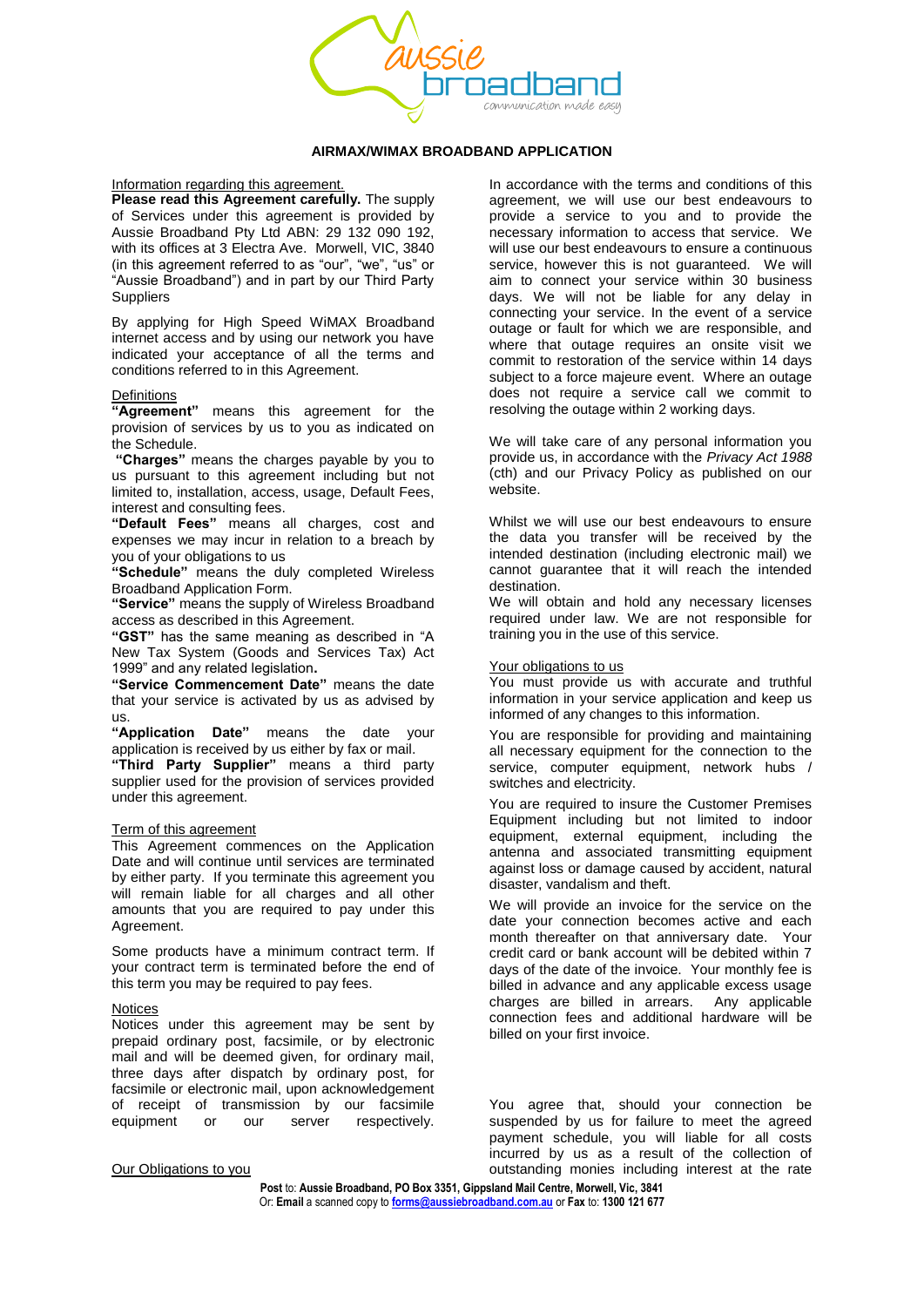

prescribed by the Supreme Court Act plus 2% calculated daily and compounded monthly. We may terminate your connection for continued failure to meet payment schedule or payment of outstanding monies.

You agree that should your connection be terminated by us for failure to meet the agreed payment schedule that you will liable for any collection fees (including legal fees and any other costs) incurred by us as a result of the collection of outstanding monies including interest at the rate prescribed by the Supreme Court Act plus 2% calculated daily and compounded monthly.

You will indemnify us and any Third Party Suppliers in respect of all costs, damages, loss whatsoever including any third party claims or costs, howsoever arising from any default, breach or termination of this agreement by you.

You agree that we may use Third Party Suppliers for the provision of this service. You agree that you will not contact any of our Third Party Suppliers for any reason in relation to this service.

You acknowledge if you do contact one of our Third Party Suppliers you will be liable for all costs imposed on us by our Third Party Supplier.

You must pay for the service, and acknowledge that our payment terms are 7 days, should your credit card or bank account not be able to be debited or if payment is not received for any reason, you will be considered in default.

This service is for your use only, and reselling of bandwidth or services directly related to this connection is strictly forbidden.

# Service Description

Any transmission speeds referred to by us are the maximum theoretical speed achievable with the service under ideal conditions. You acknowledge that actual speeds may be different from the theoretical speeds. Speeds may vary for reasons which include but are not limited to: Third Party Supplier network congestion, Third Party Supplier line interference, internet congestion, contention ratios and errors in the configuration of your equipment.

You agree that only equipment certified by us, as listed and updated on our web site from time to time will be used with the service. Your acknowledge that we may limit certain traffic types or protocols on our network to enable peak performance and/or to prevent network attacks where that traffic may be affecting the overall performance of the network.

#### Universal Coverage

The service can only be provided on qualified sites where clear line of sight to an access tower exists. Not all customer sites will be able to access the service. We will advise this at the time of We will advise this at the time of attempting to connect your service.

#### Interference with the Service

You agree that you will:

• Not interfere with normal operation of the service or any facility, or make either unsafe.

communication made eas

• Allow us or any of our Third Party Suppliers safe access to your premises if required.

• Ensure that we or our Third Party Suppliers are provided with sufficient and timely access to the premises to enable us to provide the service.

• If you do not have control or have access to the premises in which the service is delivered, you must:

• Procure for us or our Third Party Suppliers all such access to the premises as may be required.

• Indemnify us and our Third Party Suppliers against any claim by the owner or occupier of the service premises, or any other person, in relation to the entry of those premises.

# Acceptable Use Policy

You agree not to use your access for illegal purposes and to conduct yourself in a responsible and considerate manner, and acknowledge that cracking, hacking, crashing, spamming, transmission or storage of copyright infringing or any data which would contravene Australian laws relating to the production and distribution of pornographic material or distribution of viruses is forbidden, as is unauthorised access to system areas and information on our network or any systems connected to our network. Any act which would contravene Australian Law is prohibited on our network.

You agree to accept total responsibility for the content of files owned by you and stored on our network, and also accept total responsibility for any data transferred or caused to be transferred across our network to your service.

You agree that you will not send unsolicited bulk commercial e-mail via any method.

You acknowledge that we do not edit, control, or store the content and form of any information or data accessed through the service.

You are responsible for maintaining the secrecy and confidentiality of all access information required by you to access to the service, and you agree not to disclose this to any other person.

You must notify us immediately if your username and/or password are lost or you think that someone may be using them. You will be responsible and liable for any unauthorized use of the Service.

You acknowledge that both your uploaded & downloaded data count towards usage. Downloading and uploading data occurs when you access web pages, send and receive email, and upload and download files. All access to any service on the internet incurs uploads and downloads.

Once your data limit has been reached your connection will either be "shaped" to 64K downstream and 64K upstream with no additional data charges, or you may elect to keep your

**Post** to: **Aussie Broadband, PO Box 3351, Gippsland Mail Centre, Morwell, Vic, 3841** Or: **Email** a scanned copy to **[forms@aussiebroadband.com.au](mailto:forms@aussiebroadband.com.au)** or **Fax** to: **1300 121 677**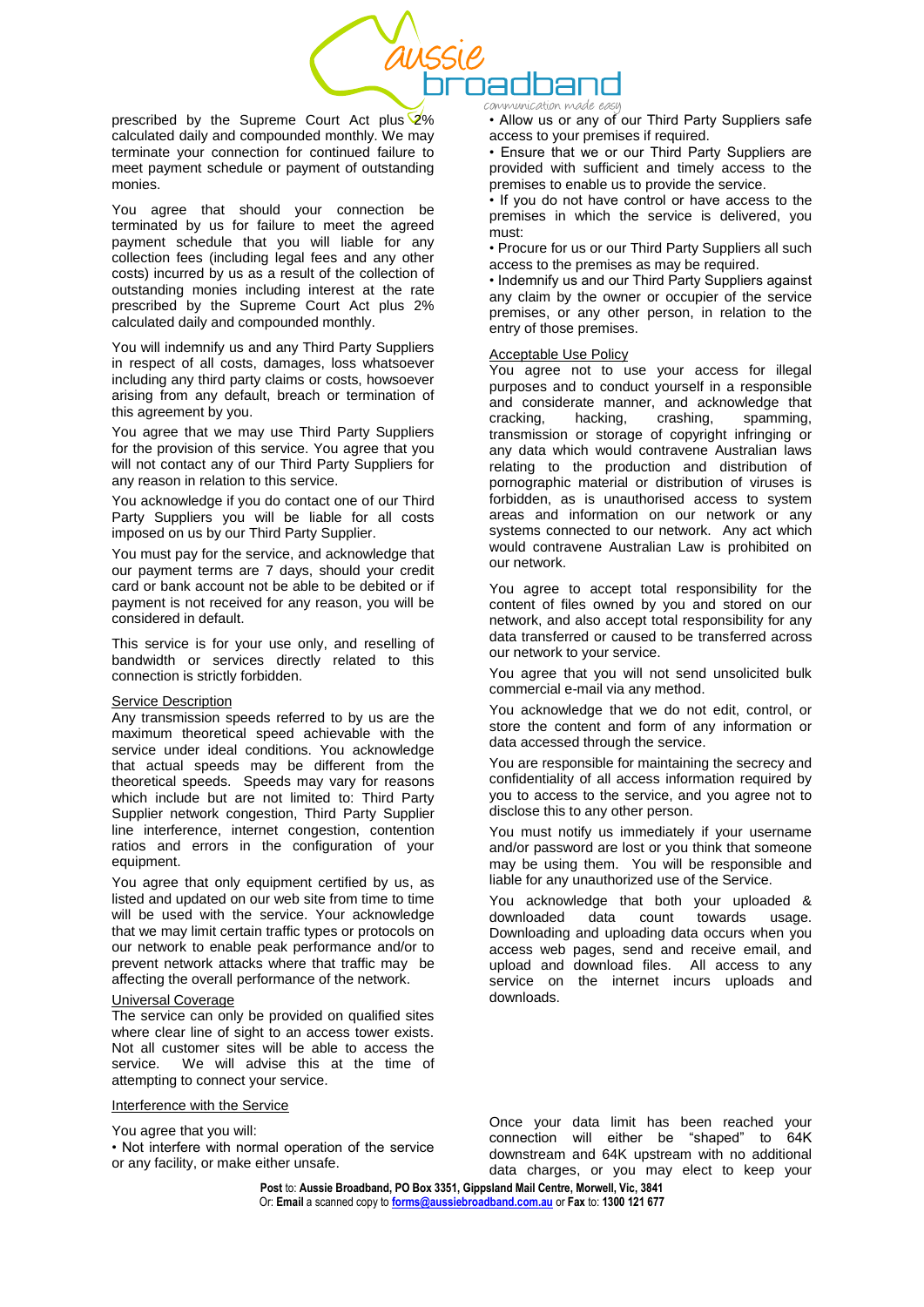

connection at full speed and pay an additional usage fee which will not be greater than 2 cents per megabyte.

Once your service is shaped, access is provided for reasonable use. Examples of reasonable use are web pages, email and other interactive services. Continuous access services like peer to peer or other file sharing applications are not considered reasonable use once your connection is shaped. Should continuous use occur once your connection is shaped further shaping of the offending traffic may occur or your connection may be suspended.

## Technical Support

Our Service includes free technical support for the installation, commissioning, and ongoing maintenance of the Service. This support is only provided by E-mail, Telephone and via our website.

You are able to log a fault 24 hours a day, 7 days a week via our phone messaging system by calling our support number 1300 880 905 – Cost of a local call (mobiles may be higher). Manned Helpdesk hours are currently 8am to 9.00pm Monday to Friday, 9am to 6pm Saturday, 10am to 6pm Sundays and 10am to 4pm Public Holidays. On Site visits are available for an additional fee.

## Warranty on CPE Hardware

We will provide a full onsite warranty for the Antenna Hardware and associated Power Adaptors whilst you remain a customer of ours.

# **Hardware**

Our modems are a residential grade model and while they do provide sufficient WiFi signal for most households, unfortunately we cannot guarantee how well it will work in your household due to the materials your house may be made of and the amount of interference in your area.

### Other Fees and Charges

Should you wish to relocate your connection to another area serviced by Aussie Broadband which is. \$199.00 relocation fee

# **Cancellation of Service**

Cancellation of your service must be provided 30 days prior to the required date by calling us on 1300 880 905. A cancellation fee of \$120 or the remaining months calculated whichever is the lesser is due if a 24 month contact is applied and you cancel your service within the 24 months.

## Direct Debit Service Agreement Debiting Details:

The contracted plan with monthly payments in advance will be debited to the customer's account upon connection with Aussie Broadband Pty Ltd. Any excess data charge if applicable. Other charges including VoIP services, fixed phone or other additional services will be debited to the customer's account as per the separate individual contract.

communication made ease

The customer will be advised 14 days in advance of any changes to the credit card/direct debit arrangements.

For all matters relating to the credit card/direct debit arrangements the customer can:

- Call our customer service information line on 1300 880 905
- Vis our office
- Email us at [accounts@aussiebroadband.com.au](mailto:accounts@aussiebroadband.com.au)
- Send written correspondence and allow 7 working days for a response.

The customer should also be aware that direct debiting through BECS is not available on all accounts and account details should be checked against a recent statement from their financial institution.

If you are in any doubt you should check your ledger financial institution before completing any drawing authority.

It is your responsibility to ensure that sufficient cleared funds are in the nominated debiting account when the payments are scheduled to be drawn.

If the due date for a payment falls on a non-working day or a public holiday, the payment will be processed on the next working day.

For returned unpaid transactions the following procedures will apply:

The customer will be emailed, telephone or have an SMS sent to advise that the payment has been rejected within 2 business days.

If no response has been received within 2 business days the customer's account will be suspended until the matter has been resolved.

Fees and charges:

\$5.50 returned unpaid transaction fees apply

\$10.00 late payment fee for payments received past the due date.

Any costs associated with the return of unpaid transaction fee that our bank may charge to Aussie Broadband, will be charged directly to the customer.

All customer records and account details will be kept private and confidential to be disclosed only at the request if the customer of financial institution in connection with a claim made to an alleged incorrect or doubtful debit.